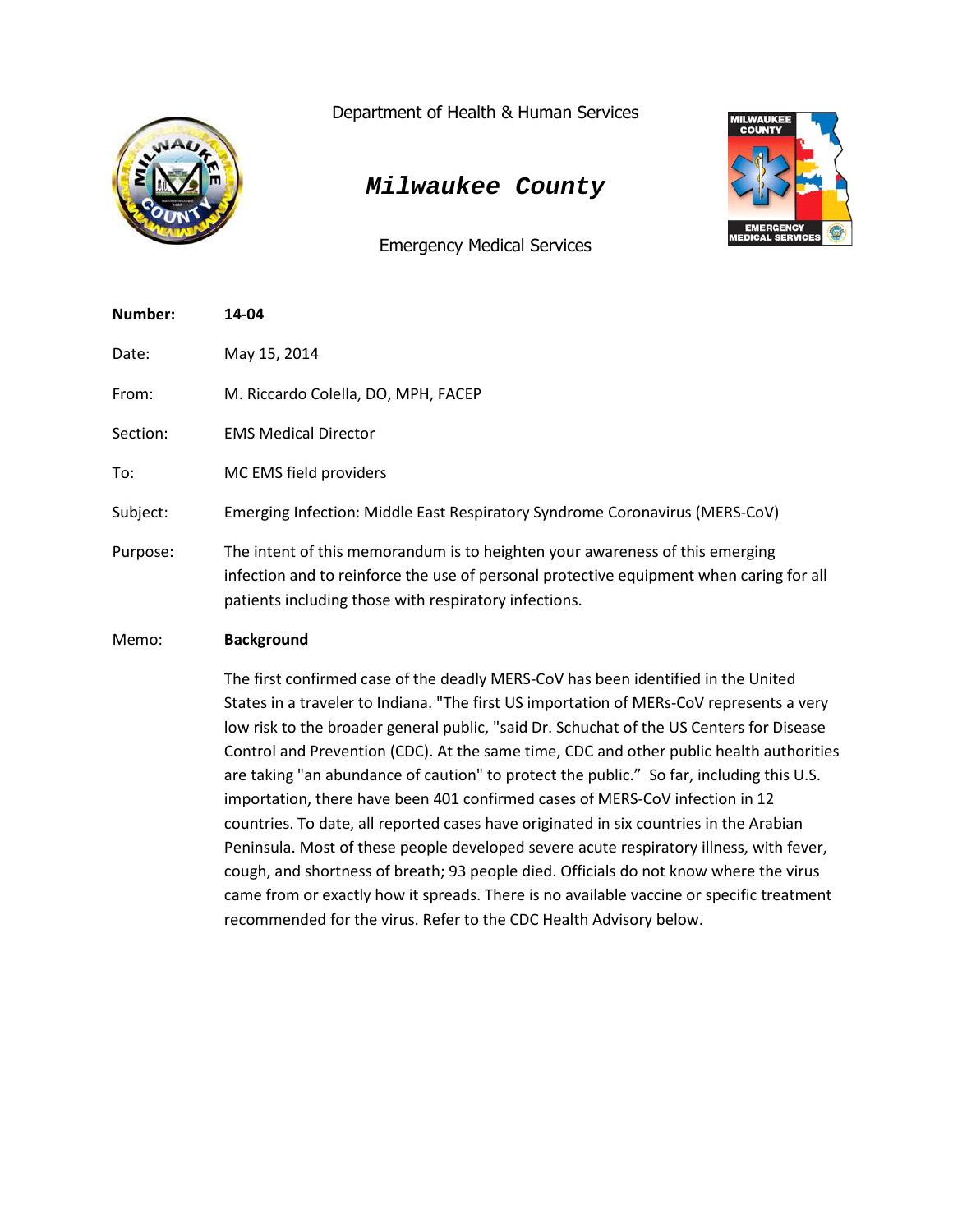### **Action/directive**

- Consider travel history when assessing patients with lower respiratory infections and fever
- Use PPE when caring for all patients and consider applying a mask to patient's with infectious respiratory symptoms if stable.
	- o Gloves
	- o Eye protection (goggles or face shield)
	- o Respiratory protection that is at least as protective as a fit-tested NIOSHcertified disposable N95 filtering facepiece respirator.
	- o If a respirator is unavailable, a facemask should be worn. In this situation respirators should be made available as quickly as possible.

### **Questions/comments**

Please feel free to contact me (Dr. Colella) if you have any questions at 414.805.9923.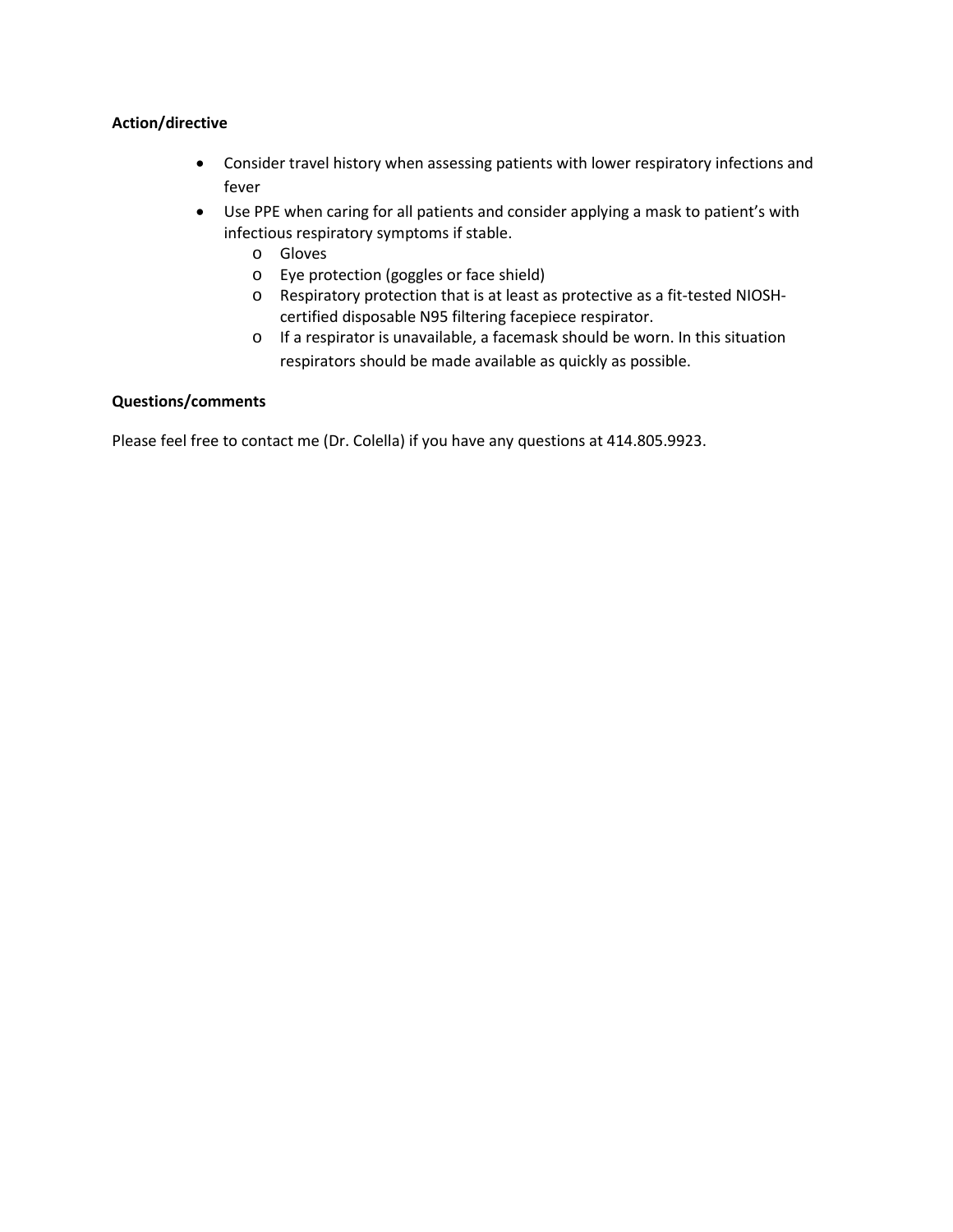# This is an official **CDC HEALTH ADVISORY**

Distributed via the CDC Health Alert Network May 3, 2014, 16:30 (4:30 PM ET) CDCHAN-00361

## **Confirmed Middle East Respiratory Syndrome Coronavirus** (MERS-CoV) Case in Indiana, 2014

### Summary:

The first case of Middle East Respiratory Syndrome Coronavirus (MERS-CoV) infection in the United States, identified in a traveler, was reported to CDC by the Indiana State Department of Health (ISDH) on May 1, 2014, and confirmed by CDC on May 2. The patient is in a hospital in Indiana after having flown from Saudi Arabia to Chicago via London. The purpose of this HAN is to alert clinicians, health officials, and others to increase their index of suspicion to consider MERS-CoV infection in travelers from the Arabian Peninsula and neighboring countries. Please disseminate this information to infectious disease specialists, intensive care physicians, primary care physicians, and infection preventionists, as well as to emergency departments and microbiology laboratories.

### **Background:**

The first known cases of MERS-CoV occurred in Jordan in April 2012. The virus is associated with respiratory illness and high death rates, although mild and asymptomatic infections have been reported too. All reported cases to date have been linked to six countries in the Arabian Peninsula: Saudi Arabia, Qatar, Jordan, the United Arab Emirates (UAE), Oman, and Kuwait. Cases in the United Kingdom, France, Italy, Greece, Tunisia, Egypt, and Malaysia have also been reported in persons who traveled from the Arabian Peninsula. In addition, there have been a small number of cases in persons who were in close contact with those infected travelers. Since mid-March 2014, there has been an increase in cases reported from Saudi Arabia and UAE. Public health investigations are ongoing to determine the reason for the increased cases. There is no vaccine yet available and no specific treatment recommended for the virus. In some cases, the virus has spread from infected people to others through close contact. However, there is currently no evidence of sustained spread of MERS-CoV in community settings. Additional information is available at (http://www.cdc.gov/coronavirus/mers/index.html).

### **Recommendations:**

Healthcare providers should be alert for and evaluate patients for MERS-CoV infection who 1) develop severe acute lower respiratory illness within 14 days after traveling from countries in or near the Arabian Peninsula, excluding those who only transited at airports in the region; or 2) are close contacts of a symptomatic recent traveler from this area who has fever and acute respiratory illness; or 3) are close contacts of a confirmed case. For these patients, testing for MERS-CoV and other respiratory pathogens can be done simultaneously. Positive results for another respiratory pathogen (e.g H1N1 Influenza) should not necessarily preclude testing for MERS-CoV because co-infection can occur.

Clusters of patients with severe acute respiratory illness (e.g., fever and pneumonia requiring hospitalization) without recognized links to cases of MERS-CoV or to travelers from countries in or near the Arabian peninsula should be evaluated for common respiratory pathogens. If the illnesses remain unexplained, providers should consider testing for MERS-CoV, in consultation with state and local health departments. Healthcare professionals should immediately report to their state or local health department any person being evaluated for MERS-CoV infection as a patient under investigation (PUI). Additional